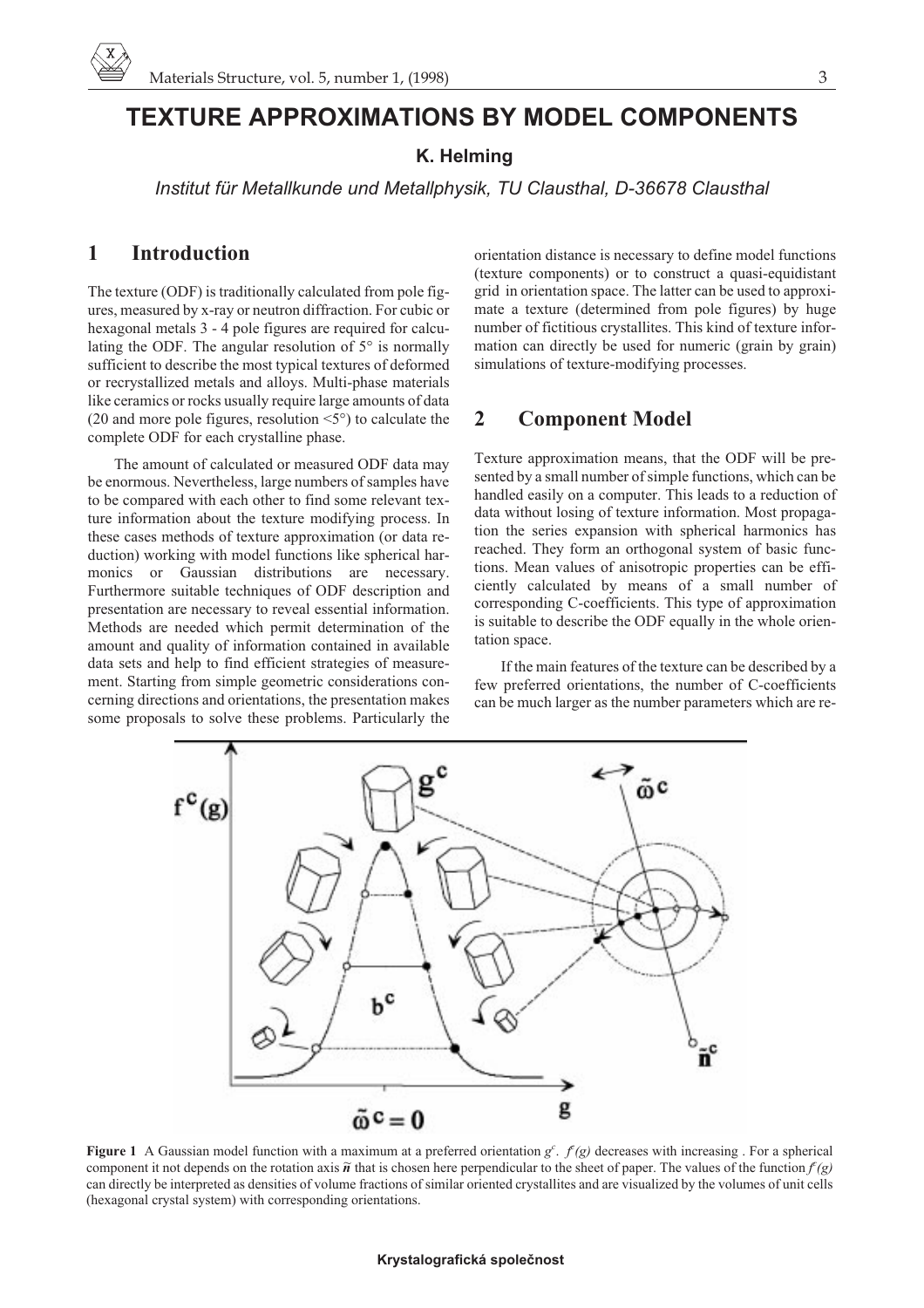



**Figure 2** An elliptical component visible in a pole figure

ally required. In such cases the ODF-approximation by means of texture components

$$
f(g) = F + \sum_{c} I^{c} f^{c}(g)
$$
  
with  $F + \sum_{c} I^{c} = 1$  and  $\oint_{G} f^{c}(g) dg = 1$  (1)

should be preferred [1-6].

A component is described by a model function  $f^c(g)$ , which is locally restricted in the G-space, and an intensity *I c* , which describes the volume fraction of all crystallites belonging to the component *c*. The quantity F gives the volume fraction of the crystallites, which are randomly oriented in the sample. It may be understood as the intensity of the only global (not restricted in the G-space) component used in the model. It is given by  $f^0(g)=1$  for each  $g \in G$ . Because the model functions  $f^c(g)$  are positive definite, the values can directly be interpreted as densities of volume fractions of similar oriented crystallites. To get a quantitative description of components [2] has defined a Gaussian distribution (cf. Fig.1)

$$
f(g, g') = f(\widetilde{\omega}) = N(\Psi) \exp[-(\widetilde{\omega}/\Psi)^{2}]
$$
  
with 
$$
N(\Psi) \approx \frac{2\sqrt{\pi}}{\Psi\{1 - \exp[-(\Psi/2)^{2}]\}}
$$
 (2)

where  $\widetilde{\omega}$  is the orientation distance between *g* and the maximum orientation  $g'$  of the distribution.  $\tilde{\omega}$  is given by the orientation difference  $\tilde{g} = g^{-1}g' = [\tilde{\omega}, \tilde{n}]$  and can be calculated with

$$
\cos\frac{\widetilde{\omega}}{2} = \cos\frac{\varphi_1 - \varphi_1}{2} \cos\frac{\varphi_2 - \varphi_2}{2} \cos\frac{\Phi - \Phi_2}{2}
$$
  

$$
-\sin\frac{\varphi_1 - \varphi_1}{2} \sin\frac{\varphi_2 - \varphi_2}{2} \sin\frac{\Phi - \Phi_2}{2}
$$
 (3)

if the orientations are given by Eulerian angles  $(\varphi_1, \varphi, \varphi_2)$ .

Function (2) decreases with increasing  $\widetilde{\omega}$ . Because it not depends on the rotation axis  $\tilde{n}$  turning *g* into *g'*, it is called spherical (or peak) component. Considering the cyclic character of the G-space  $\tilde{g} = [\pi - \tilde{\omega}, \tilde{n}] = [\pi + \tilde{\omega}, -\tilde{n}]$  relation  $f = (\pi - \widetilde{\omega}) = f(\pi + \widetilde{\omega})$  should be valid. This condition is satisfied by the standard Gauss functions

$$
f(\widetilde{\omega}) = N(S) \exp[S \cos(\widetilde{\omega})]
$$
  
with 
$$
S = \frac{\ln 2}{1 - \cos(b/2)}, N(S) = \frac{1}{I_0(S) - I_1(S)}
$$
(4)

introduced by Matthies [5] where  $I_n(x)$  are modified Bessel functions and *b* is the FWHM of the distribution. Beside a preferred orientation *g'* a component may be described by an additional preferred direction **f** referred to the sample coordinate system  $K_A$ . Such an elliptical component [6, cf. fig. 2] is given by

$$
f(\widetilde{\omega}) = N(S, S_f) \exp[S \cos(\widetilde{\omega}) + S_f \cos(\widetilde{\omega}_f)]
$$
  
with  $\cos(\widetilde{\omega}_f) = (g f)(g' f), S_f = \frac{\ln 2}{1 - \cos(b_\perp / 2)},$   
and  $N(S, S_f) = 1/\int_0^1 \exp(S_f t^2) (I_0(T) - I_1(T)) dt$   
 $T = S_f (1 - t^2) + S$  (5)

The corresponding pole figures are given by closed analytical expressions

 $\sim$ \*

$$
P_h(y) = N(S, S_f) \exp(S \sin \frac{\vartheta^*}{2} + S_f \cos \vartheta_1 \cos \vartheta_2)
$$
  
\n
$$
I_0(S \cos \frac{\vartheta^*}{2} + S_f \sin \vartheta_1 \sin \vartheta_2)
$$
  
\nwith  $\cos \vartheta^* = h(g', y)$ ,  $\cos \vartheta_1 = (g', f)$ ,  $h$ ,  $\cos \vartheta_2 = f, y$   
\n(6)

allowing a simple numerical handling. Pole figures which are measured by diffraction can be understood as two-dimensional projections of the three-dimensional ODF:

$$
\widetilde{P}_h(\mathbf{y}) = \int_0^{\pi} [f(g_{\varphi})] d\varphi = \frac{1}{2} [P_h(\mathbf{y}) + P_h(\mathbf{y})]
$$
(7)

Here  $g_{\varphi} = g_{h||y}$  with  $0 \le \varphi \le \pi$  describes all orientations with their lattice plane normal  $h$  (ref. To  $K_B$ ) lying parallel (or antiparallel) with the scattering vector **y**. The direction **y** is named sample direction, since it is related to the sample coordinate system  $K_A$ . Because of Friedel's law, pole figures are affected by an additional inversion center allowing only reduced pole figures, $\widetilde{P}_h(y)$ , to be measured. Especially for low crystal symmetries and multiphase systems Bragg-reflections of lattice planes may have the same or similar lattice distances

$$
d_{(hkl)}^p = d_{(h'k'l')}^{p'} , \ d_{(hkl)}^p \approx d_{(h'k'l')}^{p'} \tag{8}
$$

causing total or partial coincidence. The pole figures measured by diffraction then read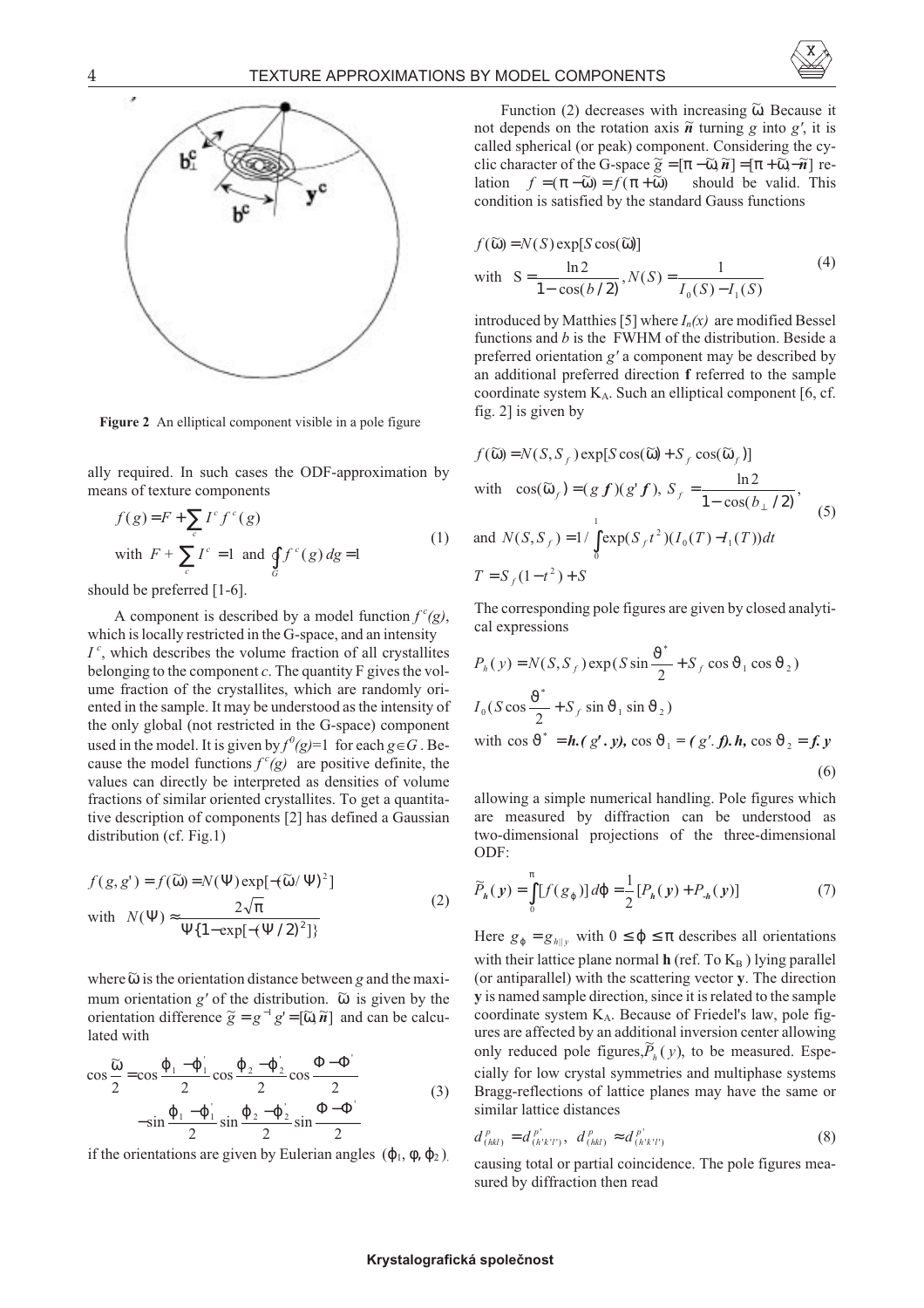



**Figure 3** Texture components of a Fe/Ni-meteor given by F= 66.5% and four peak components. Bottom the pole figures incompletely measured by neutron diffraction are presented. Recalculated pole figures are shown for one (first row) up to four (fourth row) components which were calculated successively. The preferred orientations are presented by unit cells (bottom). Additionally the corresponding equivalent  $(100)||Z_{\text{B}}$ - directions are shown in the (100) pole figure.

$$
\widetilde{D}_d\left(\mathbf{y}_r\right) = N_d \sum_{p,i} q_{id}^p \widetilde{P}_{h_j}^p\left(\mathbf{y}_r\right) \tag{9}
$$

where *r* marks the sample directions *p* the crystalline phase and *i* the Miller indices  $i \equiv (hkl)$  of the mea-

sured pole figures,  $\widetilde{D}_d(\mathbf{y}_r)$ . The factors  $N_d$ and  $q_{id}^p$  depend on structure, phase fractions and absorption in a complex manner [7]. In the general case they must be treated as unknown parameters.

Now for each phase *p* a component description of the corresponding ODF,  $f^p(g)$ , is searched, trying to find the best fit of the experimental data  $\tilde{D}_d(y_r)$  with the pole figures  $\widetilde{D}_d^M(y_r)$  which have been recalculated with the component model for all measured sample directions **y**r. The component parameters  $I^{pc}$ ,  $g^{pc}$ ,  $b^{pc}$ ,  $f^{pc}$ ,  $b_{\perp}^{pc}$  and the values  $N_d$ ,  $q_{id}^P$ , can be determined by solving the least squares problem ( $w_{ir}$  are weight factors).

$$
\sum_{i,r} w_{ir} [\widetilde{D}_d(y_r)]/N_d - \sum_{p,i} q_{id}^p \sum_c I^c \widetilde{P}_{h_i}^M(g^{pc}, b^{pc}, f^{pc}, b_{\perp}^{pc}, y_r)]^2 \Rightarrow Min
$$

 $(10)$ 

In order to determine the parameters by a non-linear algorithm, first estimates are necessary which may be obtained interactively from the graphical representation of the difference pole figures [8].

#### **Krystalografická spoleènost**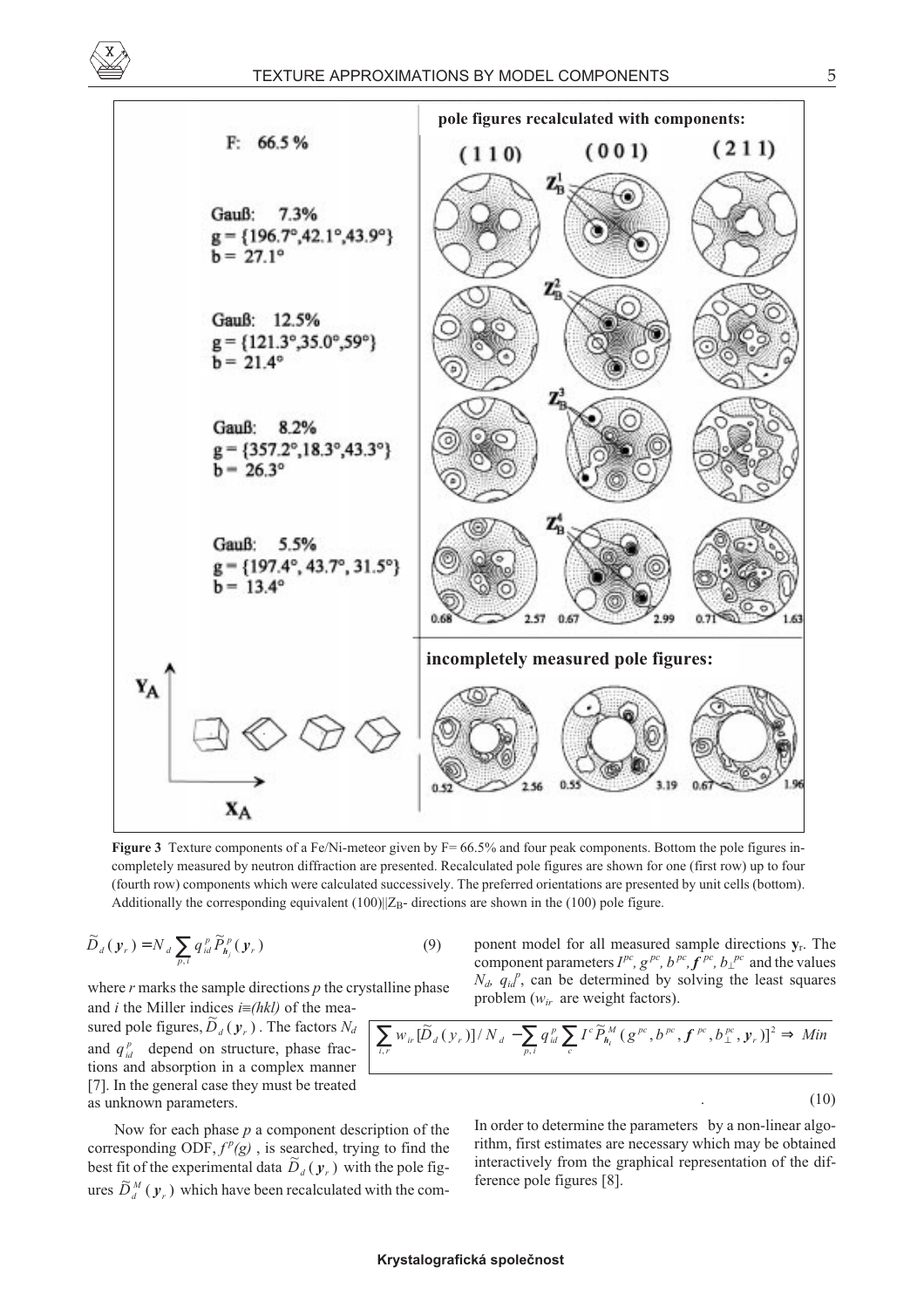



**Figure 4** Ten measured and recalculated pole figures for quartz, biotite and plagioclase for a quartzite sample. The weak plagioclase texture is expressed with 12 components, the quartz texture with 8 and the biotite texture with 15. The values  $q_{id}^p$  refined by the component method are followed by brackets with corresponding values from structure calculations.

$$
\Delta \widetilde{D}_d(\mathbf{y}_r) = \frac{\widetilde{D}_d(\mathbf{y}_r) - \widetilde{D}_d^M(\mathbf{y}_r)}{N_d} \tag{11}
$$

on a PC-monitor. This iterative procedure is explained in more detail in [9]. Each iteration step contains

1. an interactive estimate of a small number of preferred orientation  $g^{pc}$ ,  $f^{pc}$ 

2. the calculation of  $N_d$ ,  $q_d^{\beta}$  and  $I^{pc}$  by linear approximation solving (10),

3. a refinement of  $g^{pc}$ ,  $b^{pc}$ ,  $f^{pc}$ ,  $b<sub>per</sub><sup>pc</sup>$  by non-linear approximation solving (10).

In fig. 3 the component determination based on three incompletely measured pole figures is shown [10]. Fig. 4 illustrates the application of the component method to a multi-phase system, a quartzite composed of triclinic plagioclase, monoclinic biotite and trigonal quartz. Because of the small number of pole figures and the low crystal symmetry, the texture of biotite can be considered as an estimate only [9].

The component description enables an efficient concentration of texture information. An solution for the ODF can be obtained which takes into account only the smallest necessary number of components. Estimates may be appropriate if the quality or quantity of measured data does not allow a precise calculation.

The approach to determine texture components requires that the number of available pole figures and the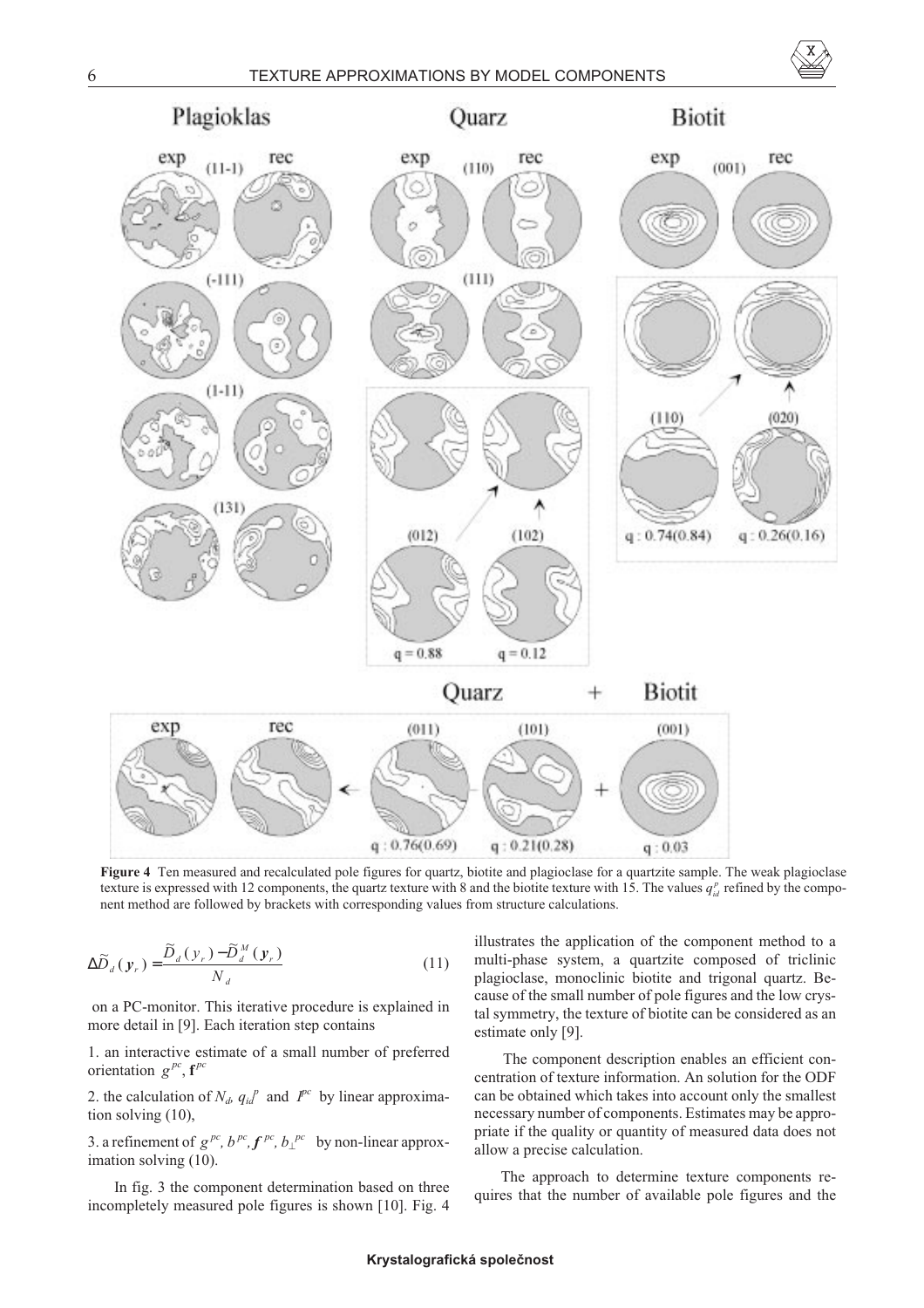

**Figure 5** The five regular polyhedrons (top) and the normal directions of the facets (bottom). White directions (signed by white circles) show up, black ones show down, gray directions pointing on both, the upper and lower sphere. In each case every normal direction has the same number of next neighbours  $(3, 4, 3, 5, 3$  respectively). Furthermore the angular distance to the next neighbours is the same for each direction (109.74°, 90°, 70.51°, 63.45°, 41.81° respectively).

measured ranges are large enough such that any crystal orientation can be determined unambiguously. The least necessary amount of texture information in experimental pole figures only depends on crystal symmetry and the type of Miller indices of the diffracting lattice planes. The determination of minimal pole figure ranges (MPR) containing a minimum amount of texture information is explained in [11].

## **3 A nearly equal distant grid of orientations**

Another possibility to determine texture components is based on a nearly equal distant (NED) grid of orientations, where he orientation distances to nearest neighbours as well as numbers of neighbours are nearly constant for each orientation [12]. The NED grid is characterised by only one parameter, its resolution ∆, which is the maximum distance between two nearest neighbour orientations. Unlike the presentation with Eulerian angles where  $(\varphi_1, \Phi, \varphi_2)$  is decomposed into three successive rotations  $[\phi_2, \mathbf{Z}]$   $[\Phi, \mathbf{X}]$  $[\varphi_1, \mathbb{Z}]$  about the topical **Z**, **X** and **Z**-axis, now a split into two rotations is introduced by

$$
g = [\vartheta, k][\zeta, Z_A]
$$
  
with  $\vartheta = \angle(Z_A, Z_B)$ ,  $k = \frac{Z_A \times Z_B}{\sin \vartheta}$  (12)

The first (right) operator rotates  $K_A$  into K' through  $\zeta$  on  $\mathbb{Z}_A$ . The second rotation turns K' into  $K_B$  by  $\vartheta$  around the node direction **k**.  $\vartheta$  is the angle (or angular distance) between  $\mathbf{Z}_{\text{A}} = (\vartheta_{\text{A}}, \varphi_{\text{A}})$  and  $\mathbf{Z}_{\text{B}} = (\vartheta_{\text{B}}, \varphi_{\text{B}})$ 

$$
\cos \vartheta = \cos \vartheta_A \cos \vartheta_B + \cos(\varphi_B - \varphi_A) \sin \vartheta_A \sin \vartheta_B
$$
 (13)

After both operations  $K_A$  is identical with  $K_B$ . The orientation distance follows from (3)

$$
\cos\frac{\omega}{2} = \cos\frac{\zeta}{2}\cos\frac{\vartheta}{2}
$$
 (14)

The rotation axis **n** lies in a plane with  $(Z_A + Z_B)$  and  $(Z_A X Z_B)$ 

$$
2\sin\frac{\omega}{2}\cos\frac{\vartheta}{2}\,n = \sin\frac{\zeta}{2}(\,Z_{A} + Z_{A}\,)+ \cos\frac{\zeta}{2}(\,Z_{A} \times Z_{B}\,)\tag{15}
$$

To construct a NED grid of orientations one firstly needs a nearly equal-distant grid of directions. There are only five possibilities given by five regular polyhedrons (fig. 5) to construct an exact equal distant grid of directions. Based on the cube the resolution of the exact grid  $(\Delta=90^{\circ})$ can be reduced introducing additional points in a systematic manner. The equal area projection of that kind of direction grid (ref. to  $K_B$ ) is shown in fig. 6. On the cube face for x = *const* the directions shown are given by Cartesian coordinates

$$
\mathbf{r}_{y} = \begin{pmatrix} x \\ y \\ z \end{pmatrix} = \frac{1}{N_{ij}} \begin{pmatrix} 1 \\ \tan(i\Delta) \\ \tan(j\Delta) \end{pmatrix} \text{ with}
$$
\n
$$
N_{ij} = \sqrt{1 + \tan^{2}(i\Delta) + \tan^{2}(j\Delta)}, \ -\tau < i, j \leq \tau
$$
\n(16)

where t =  $90^{\circ}/\Delta$  must be an integer number.  $\Delta$  is the maximum angle between nearest neighbour directions. It should be a divisor of 90°. In the same manner the directions for the remaining five cube facets can be built. The special arrangement of directions in the cube grid allows two-dimensional interpolations.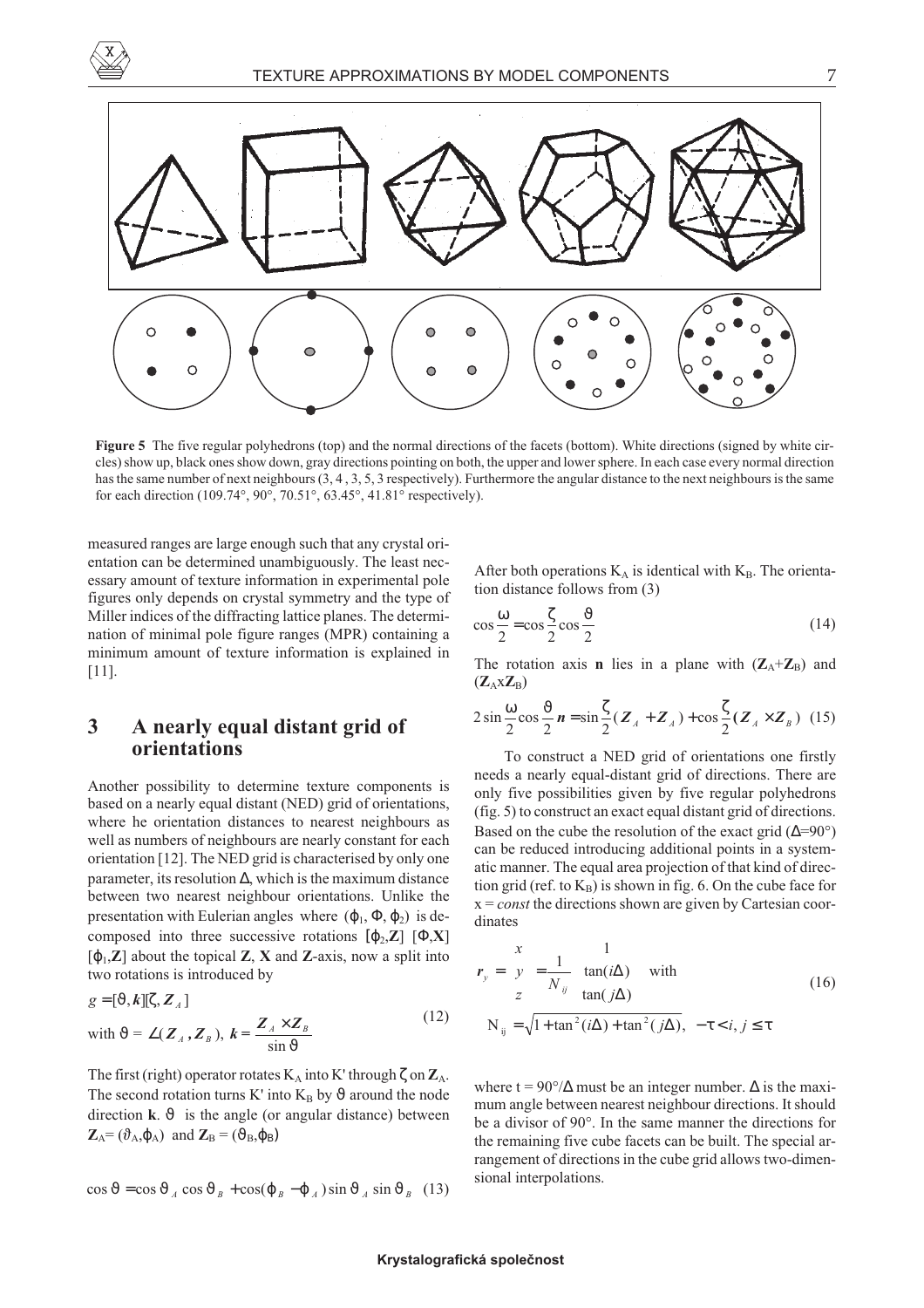



**Figure 6** Equal area projection of a NED grid of directions (**Z**<sup>A</sup> ref. to  $K_B$ ) with  $\Delta = 5^\circ$ . The rotation axis turning  $\mathbb{Z}_A$  into  $\mathbb{Z}_B$  is coplanar with  $(Z_A + Z_B)$  and  $(Z_A \times Z_B)$ .

Two steps are necessary to create a NED grid of orientations. At first each direction in fig. 6 should be identified as a  $\mathbb{Z}_A$  -axis (ref. to  $K_B$ ). Secondly orientations with the same **Z**A-axis but different ξ (cf. (12)) are distinguished by different ξ-sections (cf. fig. 6). The partition of ξ (cf.  $(14)$ ) is  $\xi = 0, \Delta, 2\Delta, \ldots 360^{\circ}$ - $\Delta$  with  $\Delta$  of the direction grid. Without any symmetry the total number *T* of single orientations  $g'(0 \le t \le T)$  is

$$
T = 4\tau(6\tau^2 + 2) \tag{17}
$$

since the number of  $\xi$ -values for  $\mathbb{Z}_A$ -axis is  $4\tau$  and the number of directions on the cube is  $6\tau^2+2$  (six faces with  $\tau^2$ ) points and two remaining edges). For  $\Delta = 5^{\circ}$  ( $\tau = 18$ ) only 140112 orientations are necessary unlike a 5°-partition based on the Eulerian angles  $\varphi_1$ , $\varphi_2$  with 181476 orientations. Since  $K_B$  and not  $K_A$  is the reference system (fig. 6), an existing crystal symmetry can be used to reduce *T* in a simple manner. In the case of cubic symmetry one gets  $T =$ 5838 ( $\Delta$  = 5°), because only the 24th part of a cube surface has to be considered. If  $\mathbb{Z}_A$ -axis is parallel to an *n*-fold symmetry axis of the crystallite the range of  $\xi$  is reduced to  $0 \le$ ξ  $\leq$  360°/n.

If the preferred orientations of the components in (10) are given by the single orientations of a NED grid and the half widths for all components are equal to the resolution ∆ only the intensities/volume fractions must be calculated. This simply requires a linear algorithm (*I*-fit) that can be performed automatically, i.e. it works independently of the



**Figure 7** Measured (top) and recalculated (bottom) PFs of extruded Al. Using NED components with  $\Delta$  = 15° (T = 218) the I-fit yields 37 remarkable components.

#### **Krystalografická spoleènost**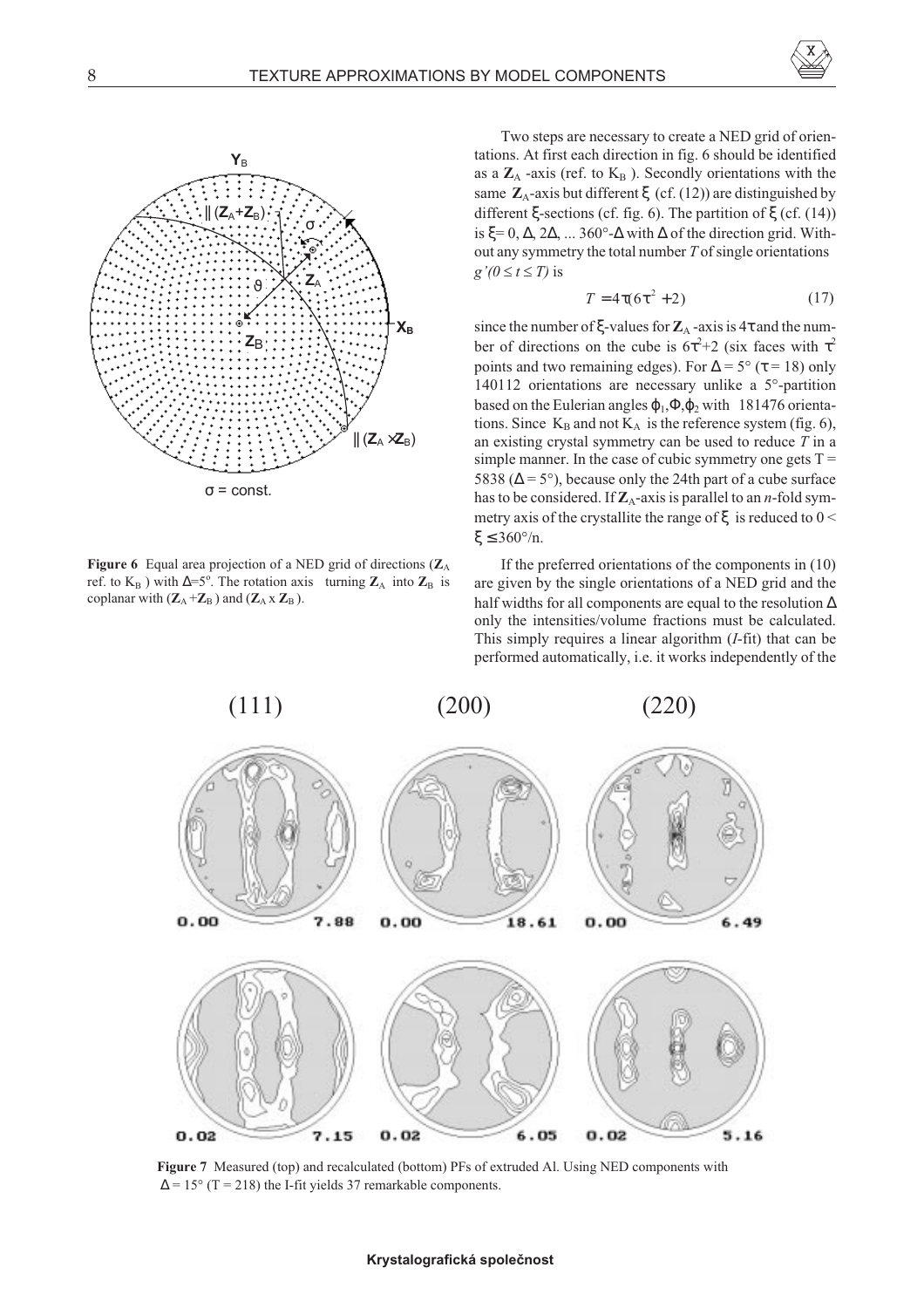

user. If the *I*-fit results in some components with negative intensities, the solution should be considered as a first estimate of an iterative algorithm. Negative or small intensities may be caused e.g. by errors of measurement. The corresponding components should be deleted before the next iteration step, i.e. before repeating the I-fit. Fig. 6 shows three measured and recalculated PFs of extruded Al [13]. Using NED components with  $D = 15^{\circ}$  (T = 218) the I-fit yields 37 components after five steps.

# **4 Conclusions**

The description of textures by means of a small numbers of components (preferred orientations) is an extraordinarily concise method. It may reveal relevant information about the texture modifying process even in those cases where the texture information contained in the measured pole figures is rather limited. ODF-calculations are possible for multi-phase materials like rocks or multilayers, where Bragg reflections often coincide. Component orientations and half widths are usually be calculated by applying non-linear iterative algorithms. For this first estimates are necessary which can be obtained interactively from the graphical representation of the diffraction data. This interactive modus of the component fit leads to a large reduction of data without losing of relevant texture information.

The automatic modus of the component fit avoids the disadvantage of the extensive interactive search for preferred orientations. On the other hand the disadvantage of a large number of (initial) NED components must be accepted. The set of components obtained can be interpreted as an ensemble of single orientations representing the texture. The intensities of the components may be assumed as volumes of pseudo crystallites with NED orientations. This type of texture approximation can directly be used for numeric simulations of texture modifying processes, like Taylor model or relaxed constraints.

#### **Literature**

- 1. G. Wassermann, Texturen metallischer Werkstoffe, Springer Verlag 1939; G Wassermann and J. Grewen. Texturen metallischer Werkstoffe, Springer Verlag. 1962
- 2. H.J. Bunge, Mathematische Methoden der Texturanalyse, Berlin, Akademie-Verlag.1969
- 3. W. Truszkowski, J. Pospiech, J. Jura und B. Major. In Proc. 3e Colloque Européen sur les Textures de Deformation et de Recristallisation des Metaux et leurs Applications Industrielles (Ed. R. Penelle), Pont-a-Mousson (1973), 235-257.
- 4. K. Lücke, J. Pospiech, J. Jura and J. Hirsch. *Z. Metallkd.* **77**, (1986) 312-321.
- 5. S. Matthies, G.W. Vinel and K. Helming Standard Distributions in Texture Analysis. Vol I-III, Akademie-Verlag Berlin. (1987-90).
- 6. K. Helming, K. Texturapproximation durch Modellkomponenten. Habilitation Thesis, TU Clausthal. 1995
- 7. H.J. Bunge, M. Dahms, and H.G. Brokmeier, H.G. The determination of the integrated intensities from polycrystalline samples with preferred orientations. *Cryst. Rev*. **2**, (1989) 67-88.
- 8. K. Helming and T. Eschner *Cryst. Res. Technol*. **25**,(1990) K203-K208.
- 9. K. Helming, *Physics of the Solid Earth*, engl. translation: Vol. **29**, (1994) No. 6, 523-532; russ. edition (1993), 73-82.
- 10. K. Helming,, H.-R. Wenk, C.S. Choi and W. Schäfer (1994a). In: H.J. Bunge, S. Siegesmund, W. Skrotzki, K. Weber (Eds): Textures of Geological Materials. DGM Press, 303-326.
- 11. K. Helming, Minimal pole figure ranges for quantitative texture analysis, *Textures and Microstructures* **19**,(1992) 45-54.
- 12. K. Helming,: A nearly equal distant grid of orientations for quantitative texture analysis. *Textures and Microstructures* **28** (1997), 219-230.
- 13. B. Fels. Textur- und Mikrostrukturuntersuchungen an stranggepreßten Aluminum, Diplom Thesis, TU Dresden. (1996)

*Texture components were introduced by Wassermann [] to characterize different classes of textures by a few numbers of ideal orientations, given by ideal orientations and a corresponding spread. Here you see two pole figures of rolled iron which can be explained by three preferred orientations. The orientation parameter were directly deduced from the pole figures, i.e. for the Goss-orientation (100)[110] given by the sign ð the normal of (100) is parallel to the normal direction of the sheet and the lattice direction [110] is parallel to the polling direction WR. The orientational spread was estimated from the contour lines of the pole figures.*